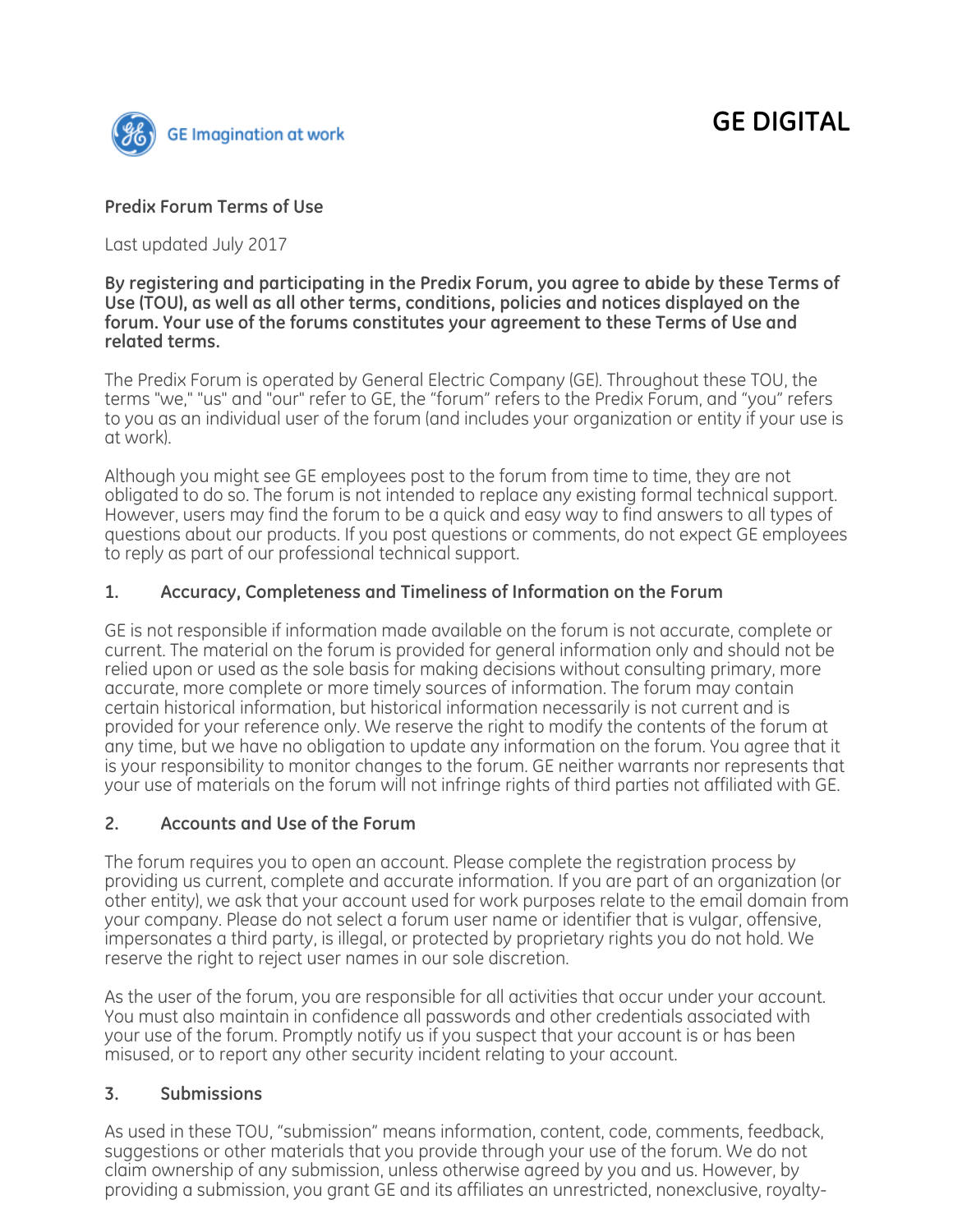free, perpetual, irrevocable and fully sublicensable right to use, reproduce, modify, adapt, publish, translate, create derivative works from, distribute and display such submission throughout the world in any media. This license includes rights to grant the general public the right to use your submission in accordance with these TOU. These rights are granted under all applicable intellectual property rights you own or control. No compensation will be paid with respect to the use of your submissions. GE is under no obligation to post or use any submission, and may remove your submissions at any time. By providing a submission you warrant that you own or otherwise control all of the rights to your submission and that your submission is not subject to any rights of a third party (including any personality or publicity rights of any person).

Your submissions must not (i) be confidential, proprietary, false, fraudulent, libelous, defamatory, obscene, threatening, invasive of privacy or publicity rights, abusive, illegal or otherwise objectionable; (ii) constitute or encourage a criminal offense, violate the rights of any party or otherwise give rise to liability or violate any law; or (iii) contain software viruses, political campaigning, chain letters, mass mailings, or any form of "spam." You may not upload commercial content onto the forum.

You grant GE and its affiliates the right to use the name and email address you submit in connection with submissions (including, by way of example, displaying your name and email on your posts or replies), if we so choose. Except as provided in this Section 3, all personal information provided via the forum will be handled in accordance with the GE Privacy Policy (typically available at the very bottom of GE web properties).

## **4. Use of Materials on the Forum**

Except as provided in these TOU, all content on the forum (including, without limitation, text, design, graphics, logos, icons, images, audio clips, downloads, interfaces, code and software, as well as the selection and arrangement thereof) is the exclusive property of and owned by GE, its licensors or its content providers and is protected by copyright, trademark and other applicable laws. You agree to abide by all additional restrictions displayed on the forum as it may be updated from time to time. GE reserves the right to refuse or cancel any person's registration for the forum, remove any person from the forum or prohibit any person from using the forum for any reason whatsoever.

You may not use contact information provided on the forum for unauthorized purposes, including marketing. You may not use any hardware or software intended to damage or interfere with the proper working of the forum or to surreptitiously intercept any system, data or personal information from the forum. You agree not to interrupt or attempt to interrupt the operation of the forum in any way. GE reserves the right, in its sole discretion, to limit or terminate your access to or use of the forum at any time without notice. Termination of your access or use will not waive or affect any other right or relief to which GE may be entitled at law or in equity.

## **5. Links**

The forum may contain links to other websites, some of which are operated by GE or its affiliates and others of which are operated by third parties. These links are provided as a convenience to you and as an additional avenue of access to the information contained therein. We have not necessarily reviewed all the information on those other sites and are not responsible for the content of those or any other sites or any products or services that may be offered through those or any other sites. Inclusion of links to other sites should not be viewed as an endorsement of the content of linked sites. Different terms and conditions may apply to your use of any linked sites. GE is not responsible for any losses, damages or other liabilities incurred as a result of your use of any linked sites.

## **6. DISCLAIMERS**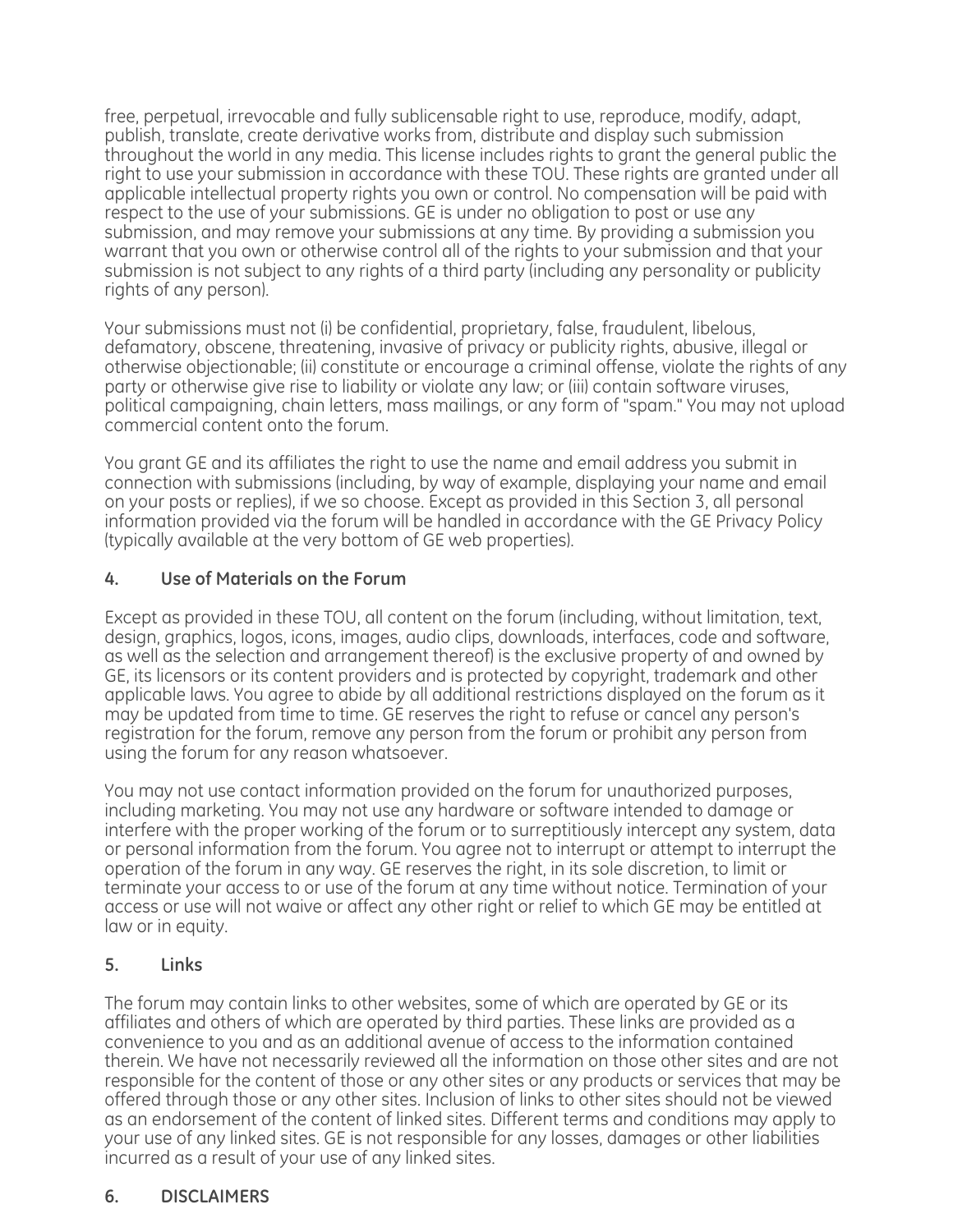YOUR USE OF THIS FORUM IS AT YOUR SOLE RISK. THE FORUM IS PROVIDED ON AN "AS-IS" AND "AS-AVAILABLE" BASIS. WE RESERVE THE RIGHT TO RESTRICT OR TERMINATE YOUR ACCESS TO THE FORUM OR ANY FEATURE OR PART THEREOF AT ANY TIME. GE EXPRESSLY DISCLAIMS ALL WARRANTIES OF ANY KIND, WHETHER EXPRESS OR IMPLIED, INCLUDING BUT NOT LIMITED TO THE IMPLIED WARRANTIES OF MERCHANTABILITY AND FITNESS FOR A PARTICULAR PURPOSE AND ANY WARRANTIES THAT MATERIALS ON THE FORUM ARE NONINFRINGING, AS WELL AS WARRANTIES IMPLIED FROM A COURSE OF PERFORMANCE OR COURSE OF DEALING; THAT ACCESS TO THE FORUM WILL BE UNINTERRUPTED OR ERROR-FREE; THAT THE FORUM WILL BE SECURE; THAT THE FORUM OR THE SERVER THAT MAKES THE FORUM AVAILABLE WILL BE VIRUS-FREE; OR THAT INFORMATION ON THE FORUM WILL BE COMPLETE, ACCURATE OR TIMELY. IF YOU DOWNLOAD ANY MATERIALS FROM THIS FORUM, YOU DO SO AT YOUR OWN DISCRETION AND RISK. YOU WILL BE SOLELY RESPONSIBLE FOR ANY DAMAGE TO YOUR COMPUTER SYSTEM OR LOSS OF DATA THAT RESULTS FROM THE DOWNLOAD OF ANY SUCH MATERIALS. NO ADVICE OR INFORMATION, WHETHER ORAL OR WRITTEN, OBTAINED BY YOU FROM GE OR THROUGH OR FROM THE FORUM SHALL CREATE ANY WARRANTY OF ANY KIND. GE DOES NOT MAKE ANY WARRANTIES OR REPRESENTATIONS REGARDING THE USE OF THE MATERIALS ON THIS FORUM IN TERMS OF THEIR COMPLETENESS, CORRECTNESS, ACCURACY, ADEQUACY, USEFULNESS, TIMELINESS, RELIABILITY OR OTHERWISE. IN CERTAIN JURISDICTIONS, THE LAW MAY NOT PERMIT THE DISCLAIMER OF WARRANTIES, SO THE ABOVE DISCLAIMER MAY NOT APPLY TO YOU.

GE DOES NOT CONTROL, REVIEW, REVISE, ENDORSE, OR ACCEPT RESPONSIBILITY FOR ANY THIRD PARTY CONTENT, INFORMATION, MESSAGES, MATERIALS, PROJECTS ACCESSIBLE FROM OR LINKED THROUGH THE FORUM, AND, EXCEPT AS WARRANTED IN A SEPARATE AGREEMENT, GE MAKES NO REPRESENTATIONS OR WARRANTIES WHATSOEVER ABOUT AND SHALL NOT BE RESPONSIBLE FOR ANY OF THE FOREGOING. ANY DEALINGS YOU MAY HAVE WITH SUCH THIRD PARTIES ARE AT YOUR OWN RISK.

#### **7. LIMITATION OF LIABILITY**

YOU ACKNOWLEDGE AND AGREE THAT YOU ASSUME FULL RESPONSIBILITY FOR YOUR USE OF THE FORUM. YOU ACKNOWLEDGE AND AGREE THAT ANY INFORMATION YOU SEND OR RECEIVE DURING YOUR USE OF THE FORUM MAY NOT BE SECURE AND MAY BE INTERCEPTED BY UNAUTHORIZED PARTIES. YOU ACKNOWLEDGE AND AGREE THAT YOUR USE OF THE FORUM IS AT YOUR OWN RISK AND THAT THE FORUM IS MADE AVAILABLE TO YOU AT NO CHARGE. RECOGNIZING SUCH, YOU ACKNOWLEDGE AND AGREE THAT, TO THE FULLEST EXTENT PERMITTED BY APPLICABLE LAW, NEITHER GE NOR ITS AFFILIATES, SUPPLIERS OR THIRD PARTY CONTENT PROVIDERS WILL BE LIABLE FOR ANY DIRECT, INDIRECT, PUNITIVE, EXEMPLARY, INCIDENTAL, SPECIAL, CONSEQUENTIAL OR OTHER DAMAGES ARISING OUT OF OR IN ANY WAY RELATED TO THE FORUM, OR ANY OTHER FORUM YOU ACCESS THROUGH A LINK FROM THIS FORUM OR FROM ANY ACTIONS WE TAKE OR FAIL TO TAKE AS A RESULT OF COMMUNICATIONS YOU SEND TO US, OR THE DELAY OR INABILITY TO USE THE FORUM, OR FOR ANY INFORMATION, PRODUCTS OR SERVICES ADVERTISED IN OR OBTAINED THROUGH THE FORUM, GE'S REMOVAL OR DELETION OF ANY MATERIALS SUBMITTED OR POSTED ON ITS FORUM, OR OTHERWISE ARISING OUT OF THE USE OF THE FORUM, WHETHER BASED ON CONTRACT, TORT, STRICT LIABILITY OR OTHERWISE, EVEN IF GE, ITS AFFILIATES OR ANY OF ITS SUPPLIERS HAS BEEN ADVISED OF THE POSSIBILITY OF DAMAGES. THIS DISCLAIMER APPLIES, WITHOUT LIMITATION, TO ANY DAMAGES OR INJURY ARISING FROM ANY FAILURE OF PERFORMANCE, ERROR, OMISSION, INTERRUPTION, DELETION, DEFECTS, DELAY IN OPERATION OR TRANSMISSION, COMPUTER VIRUSES, FILE CORRUPTION, COMMUNICATION-LINE FAILURE, NETWORK OR SYSTEM OUTAGE, YOUR LOSS OF PROFITS, OR THEFT, DESTRUCTION, UNAUTHORIZED ACCESS TO, ALTERATION OF, LOSS OR USE OF ANY RECORD OR DATA, AND ANY OTHER TANGIBLE OR INTANGIBLE LOSS. YOU SPECIFICALLY ACKNOWLEDGE AND AGREE THAT NEITHER GE NOR ITS SUPPLIERS SHALL BE LIABLE FOR ANY DEFAMATORY, OFFENSIVE OR ILLEGAL CONDUCT OF ANY USER OF THE FORUM. YOUR SOLE AND EXCLUSIVE REMEDY FOR ANY OF THE ABOVE CLAIMS OR ANY DISPUTE WITH GE IS TO DISCONTINUE YOUR USE OF THE FORUM. YOU AND GE AGREE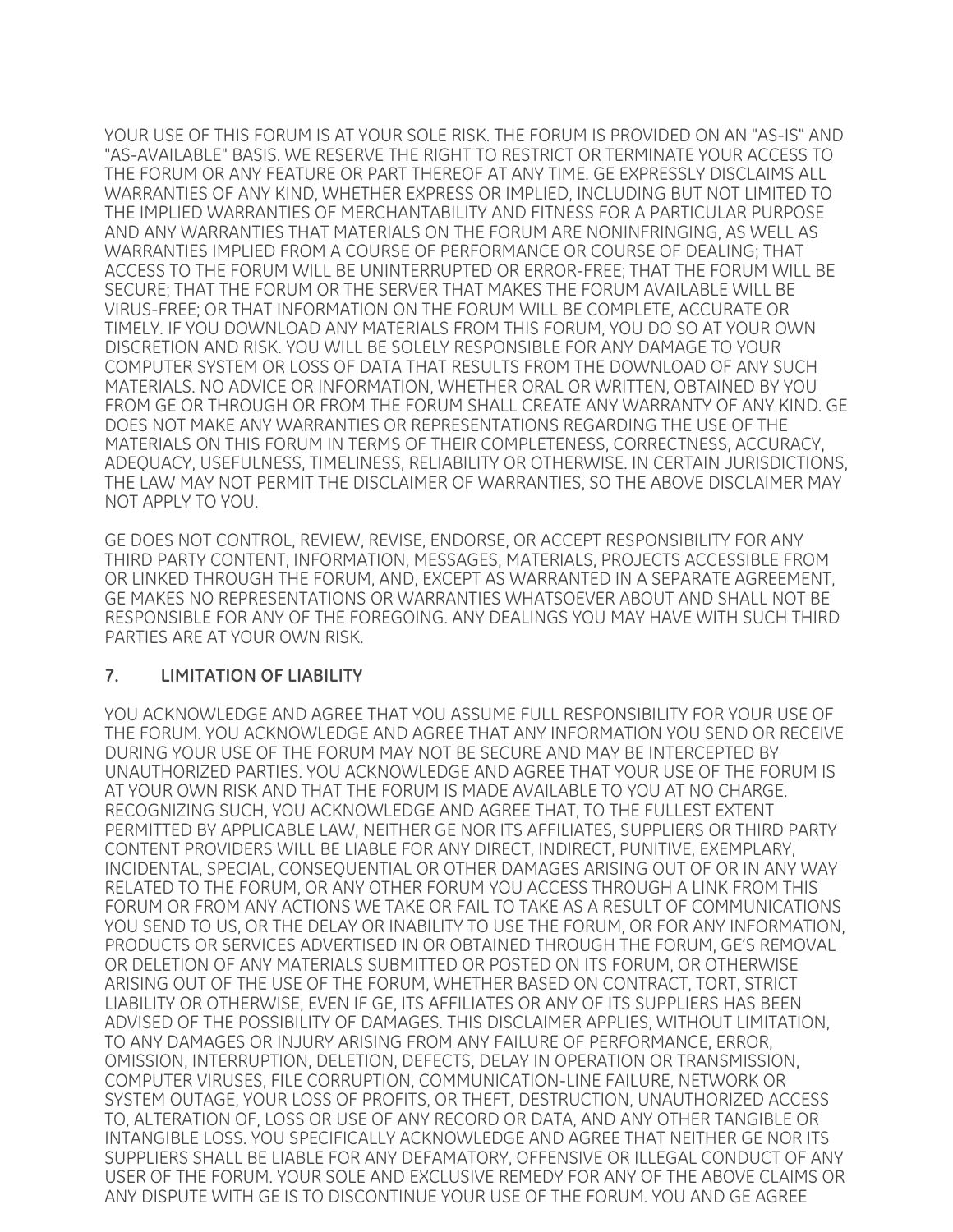THAT ANY CAUSE OF ACTION ARISING OUT OF OR RELATED TO THE FORUM MUST COMMENCE WITHIN ONE (1) YEAR AFTER THE CAUSE OF ACTION ACCRUES OR THE CAUSE OF ACTION IS PERMANENTLY BARRED. BECAUSE SOME JURISDICTIONS DO NOT ALLOW LIMITATIONS ON HOW LONG AN IMPLIED WARRANTY LASTS, OR THE EXCLUSION OR LIMITATION OF LIABILITY FOR CONSEQUENTIAL OR INCIDENTAL DAMAGES, ALL OR A PORTION OF THE ABOVE LIMITATION MAY NOT APPLY TO YOU.

# **8. Indemnification**

You agree to indemnify, defend and hold harmless GE and its affiliates and their officers, directors, employees, contractors, agents, licensors, service providers, subcontractors and suppliers from and against any and all losses, liabilities, expenses, damages and costs, including reasonable attorneys' fees and court costs, arising or resulting from your use of the forum and any violation of these TOU. If you cause a technical disruption of the forum or the systems transmitting the forum to you or others, you agree to be responsible for any and all losses, liabilities, expenses, damages and costs, including reasonable attorneys' fees and court costs, arising or resulting from that disruption. GE reserves the right, at its own expense, to assume exclusive defense and control of any matter otherwise subject to indemnification by you and, in such case, you agree to cooperate with GE in the defense of such matter.

# **9. Jurisdiction and Applicable Law**

The laws of the State of New York govern these TOU and your use of the forum, and you irrevocably consent to the jurisdiction of the courts located in the County of New York for any action arising out of or relating to these TOU. We recognize that it is possible for you to obtain access to the forum from any jurisdiction in the world, but we have no practical ability to prevent such access. The forum has been designed to comply with the laws of the State of New York and of the United States. If any material on the forum, or your use of the forum, is contrary to the laws of the place where you are when you access it, the forum is not intended for you, and we ask you not to use the forum. You are responsible for informing yourself of the laws of your jurisdiction and complying with them.

# **10. Changes to These Terms of Use**

GE reserves the right, at its sole discretion, to change, modify, add or remove any portion of these TOU, in whole or in part, at any time, by posting revised terms on the forum. It is your responsibility to check periodically for any changes we make to the TOU. Your continued use of the forum after any changes to the TOU or other policies means you accept the changes.

# **11. Severability**

If any provision of these TOU is unlawful, void or unenforceable, the remaining provisions of the agreement will remain in place.

# **12. Entire Agreement and Admissibility**

These TOU and any policies or operating rules referred to here or posted on the forum constitute the entire agreement and understanding between you and GE with respect to the subject matter thereof and supersede all prior or contemporaneous communications and proposals, whether oral or written, between the parties with respect to such subject matter. A printed version of these TOU shall be admissible in judicial or administrative proceedings based on or relating to use of the forum to the same extent and subject to the same conditions as other business documents and records originally generated and maintained in printed form.